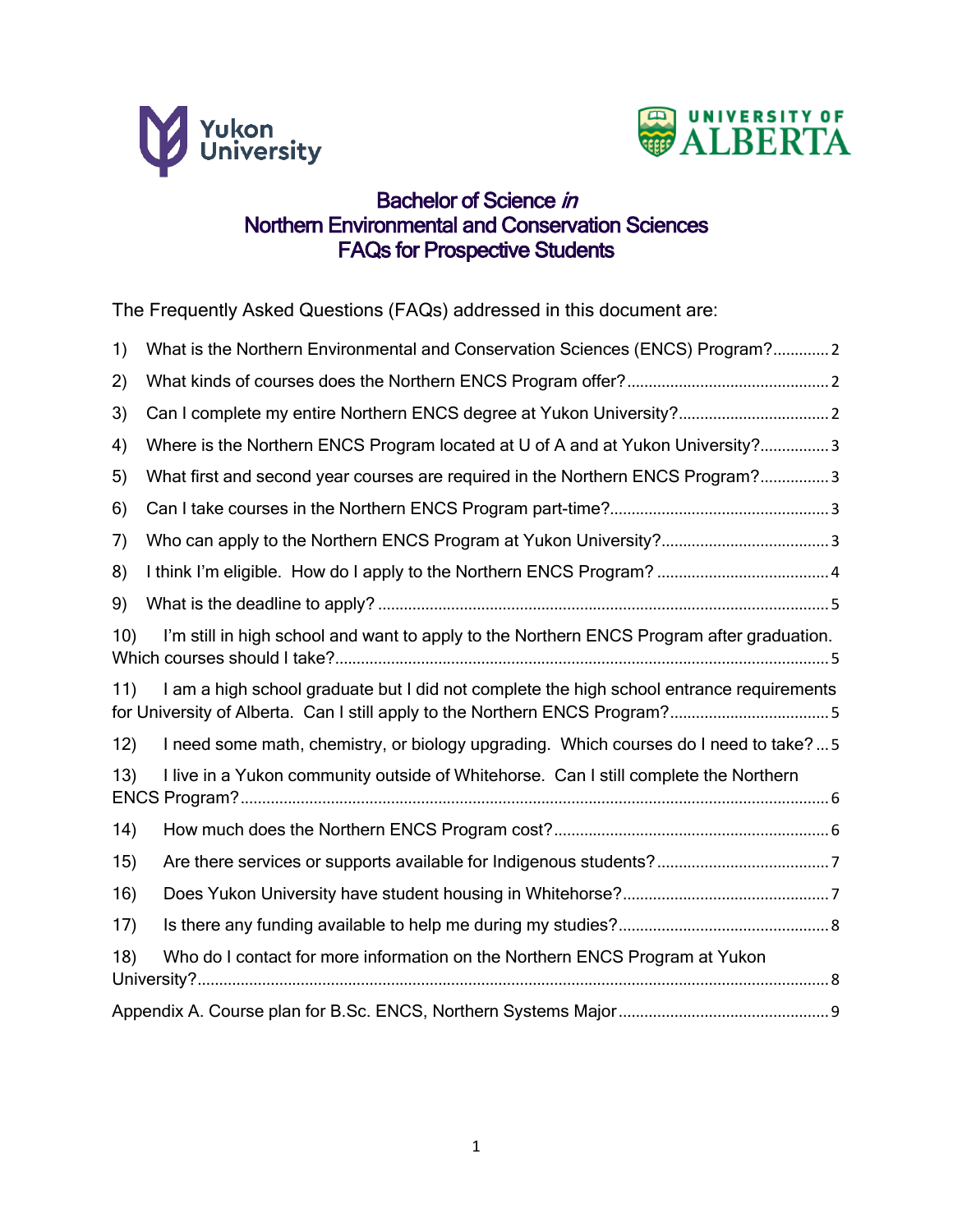### <span id="page-1-0"></span>1) What is the Northern Environmental and Conservation Sciences (ENCS) Program?

Yukon University, in partnership with the University of Alberta, offers years 3 and 4 of a [Bachelor of Science degree in Northern Environmental and Conservation Sciences](http://www.yukoncollege.yk.ca/encs) (B.Sc. ENCS), granted by the University of Alberta. This Northern ENCS Program is delivered primarily by University of Alberta faculty and Yukon University instructors based in Whitehorse.

Canada's North is experiencing unprecedented rates of change in environmental, social, and economic conditions, due to climate change, new governance structures, and accelerated industrial and infrastructure development. These pressures create significant challenges for northern communities, management of northern resources, and maintenance of northern values.

The Northern Systems Major of the Northern ENCS Program applies a systems perspective to understanding the implications of rapid environmental and social change affecting the North, and developing responses that promote resilience and adaptation. Strong foundations in natural and social sciences provide a platform for exploring approaches to conservation and sustainability, with course content that is relevant to the region. Students will learn about systems in the North, in a learning environment respectful of the area's unique ecological, cultural and social realities.

Graduates are prepared for careers in federal, territorial and First Nations governments, with resource industries, conservation organizations, and consulting companies operating in the North, and in environmental education and outreach.

### <span id="page-1-1"></span>2) What kinds of courses does the Northern ENCS Program offer?

The Northern ENCS Program consists of an interdisciplinary curriculum that integrates natural and social sciences as related to issues such as global climate change, nonrenewable energy resources, land use, resource management under modern treaties, changes in water quantity and quality, and wildlife conservation.

Some core courses include: Northern Land-use Planning; Ecology of Northern Landscapes; Northern Resource Management; Environmental Policy; Natural Resource and Environmental Economics; Wildlife Ecology and Management; Biodiversity Conservation; Introduction to Soils and Soil Science; Applied Statistics for Environmental Sciences; and Critical Thinking and Advanced Communication in Science.

### <span id="page-1-2"></span>3) Can I complete my entire Northern ENCS degree at Yukon University?

Yes! You would complete the first two years of the degree in one of Yukon University's science-based diploma programs [\(Northern Science ENCS Stream](http://www.yukonu.ca/nsci-encs) or [Renewable](http://www.yukonu.ca/rrmt)  [Resources Management\)](http://www.yukonu.ca/rrmt). You would then apply to transfer to the Northern ENCS Program for your final two years. To receive transfer credit toward the B.Sc. ENCS program for courses from Yukon University or from other institutions, students must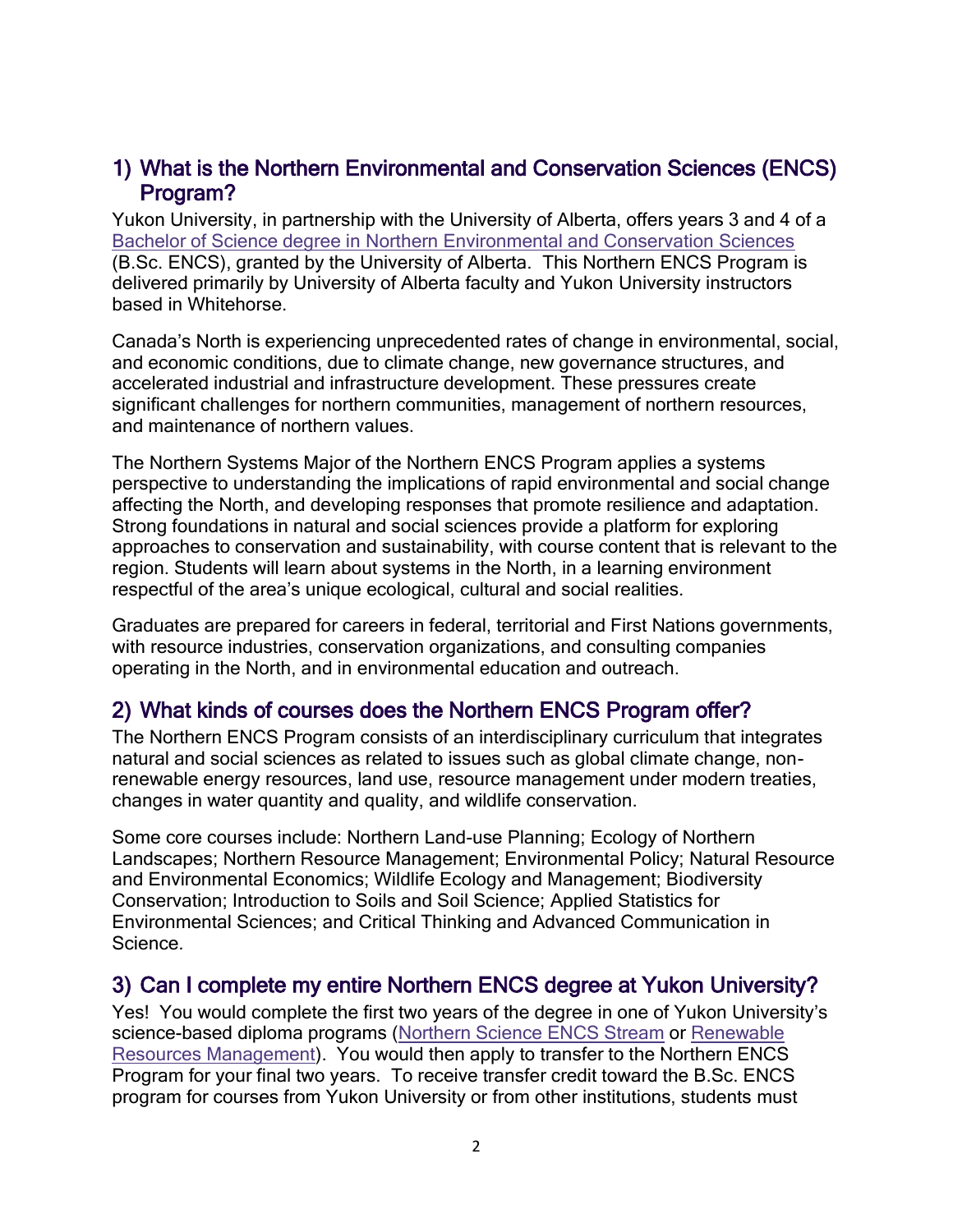have received a grade of C- or higher. Once accepted to the Northern ENCS Program, you would maintain dual registration at the University of Alberta and Yukon University, and complete your coursework at Yukon University.

### <span id="page-2-0"></span>4) Where is the Northern ENCS Program located at U of A and at Yukon University?

The B.Sc. in Northern Environmental and Conservation Sciences Program is housed in the [Faculty of Agricultural, Life and Environmental Sciences \(ALES\),](http://www.ales.ualberta.ca/) and partnered with the [Faculty of Native Studies](http://nativestudies.ualberta.ca/) at the [University of Alberta,](http://www.ualberta.ca/) in [Edmonton, Alberta, Canada.](http://www.edmonton.ca/)

The Northern ENCS Program is offered by [Yukon University](http://www.yukonu.ca/) in partnership with U of A, and is located in the School of Science, within the Division of Applied Science and Management, at Yukon University in [Whitehorse,](http://www.whitehorse.ca/) Yukon, Canada.

#### <span id="page-2-1"></span>5) What first and second year courses are required in the Northern ENCS Program?

Core first and second year courses include: first-year Biology; one term each of firstyear Chemistry, Calculus and English; introductory courses in Statistics, Ecology, Soils, Plant Science (Botany), GIS, Microeconomics and First Nations Studies; and 1-2 field courses. Some of these courses may be completed after admission to the Northern ENCS Program. See [Appendix A](#page-8-0) for a full course plan for the ENCS degree.

## <span id="page-2-2"></span>6) Can I take courses in the Northern ENCS Program part-time?

Yes, part-time study is an option. This may be particularly appealing to returning professionals who would like to continue to work while completing their ENCS course work, parents with young children, and students who need to be employed while studying.

# <span id="page-2-3"></span>7) Who can apply to the Northern ENCS Program at Yukon University?

Students who have completed 24 credits of transferable post-secondary coursework may be eligible to apply to the Northern ENCS Program. Application is made to the University of Alberta following consultation with an [ENCS Program Advisor](#page-7-1) at Yukon University.

Transferable coursework includes first- and second-year courses such as Biology, Chemistry, English, Calculus, Ecology, Microeconomics, Introductory Statistics, and many others. Many students complete this coursework as part of a two-year diploma program, such as Northern Science or Renewable Resources Management, at Yukon University or another institution.

Students may transfer a maximum of 60 credits toward the Northern ENCS Program.

Students must meet the minimum entrance requirements of the University of Alberta's Faculty of Agricultural, Life, and Environmental Sciences (ALES), in which the Northern ENCS Program is housed. These are: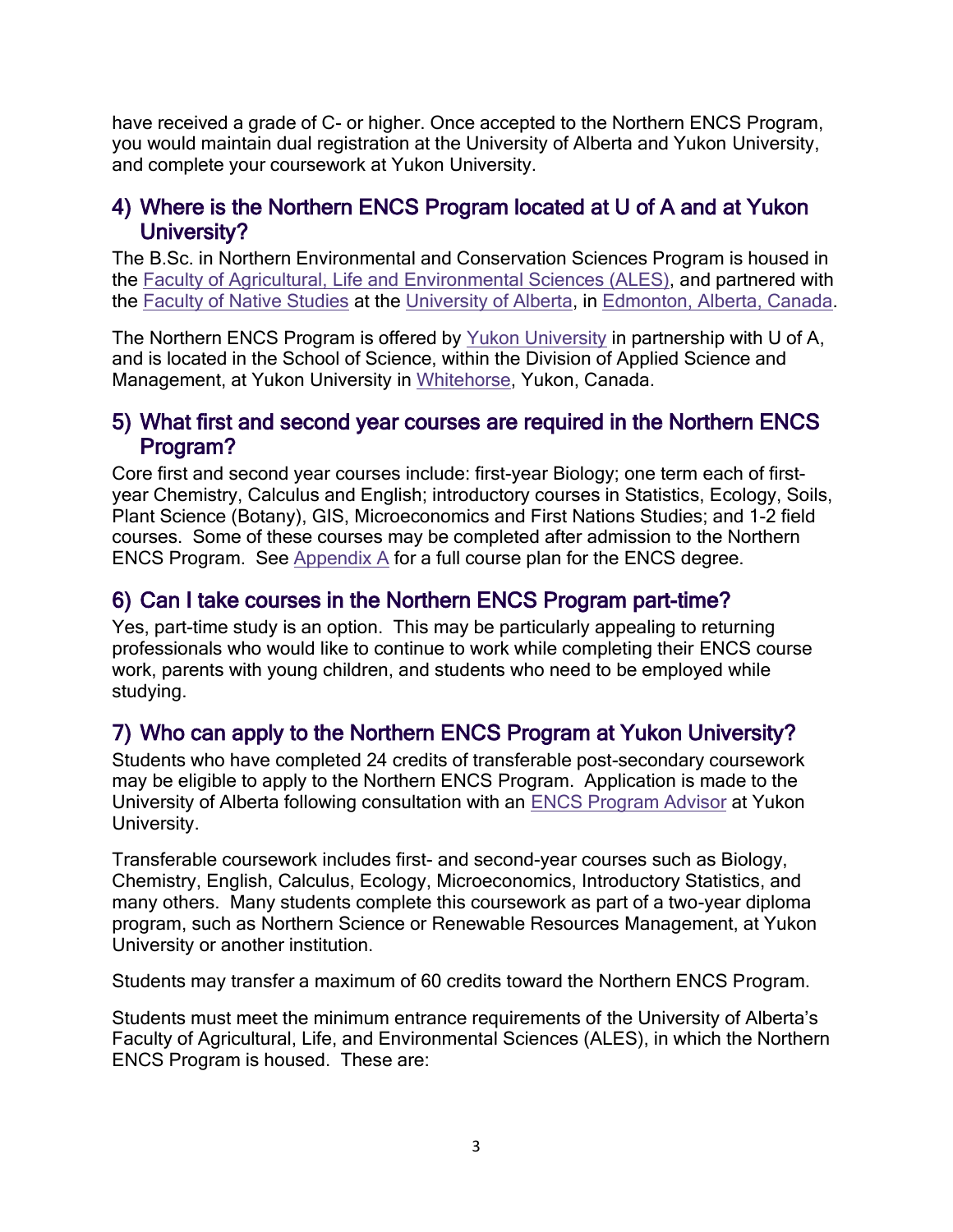- 24 transferable credits of coursework (with grades of C- or higher on courses to be used for transfer);
- Minimum Admission Grade Point Average (AGPA) of 2.3;
- Proficiency in English (refer to sections 13.3.1 and 13.3.2 of the U of A Academic Calendar at [http://calendar.ualberta.ca/index.php\)](http://calendar.ualberta.ca/index.php); and
- For students under 21 years of age:
	- o English 12, Chemistry 12, Biology 12, Principles of Math 12 or Precalculus 12, and one of: Calculus 12, Physics 12, Geology 12, Environmental Science 12, History 12, 12-level language, or 12-level Fine Arts.
- For non-matriculated students (21 years of age or older):
	- o Chemistry 12, Biology 12, and Pre-calculus 12 (or equivalents), with a grade of at least 50% in each and a minimum overall average of 70%.
- \*Note: if a student does not have the high school prerequisites but has completed a more advanced college/university course in that subject (e.g. does not have Biology 12 but has successfully completed a first-year college/university-level biology course, such as YukonU's BIOL 101/102), then U of A may waive the high school prerequisite. Please contact an [ENCS](#page-7-1)  [Program Advisor](#page-7-1) for more information.

## <span id="page-3-0"></span>8) I think I'm eligible. How do I apply to the Northern ENCS Program?

Contact an [ENCS Program Advisor](#page-7-1) at Yukon University. The Advisor will conduct a preliminary assessment of your completed coursework and unofficial transcripts to ensure that you are eligible to apply. Once the advisor has confirmed that you are eligible to apply, you will submit an application by going to the [U of Alberta](https://www.ualberta.ca/admissions/undergraduate/admission)  [undergraduate admissions page](https://www.ualberta.ca/admissions/undergraduate/admission) and clicking on the Start Application button. This will take you to the ApplyAlberta system. Please note the following details when filling out the application, the Faculty being applied to is Agricultural, Life, and Environmental Sciences (ALES), the Program is Environmental and Conservation Sciences (or just ENCS), and the Major is Northern Systems. For campus, select "North Campus (Edmonton)" (selecting Northern Systems in the Major section indicates that you are applying to the YukonU program). U of Alberta application fees apply. After submitting the application, please also email a pdf copy of the proof of application to Dr. Kathryn Aitken, [kaitken@yukoncu.ca,](mailto:kaitken@yukonu.ca) for Yukon University records. Additionally, you will need to have official copies of your high school and post-secondary transcripts mailed to the Registrar's Office at Yukon University, P.O. Box 2799, 500 University Drive, Whitehorse, Yukon, Y1A 5K4. If you attended Alberta high school or post-secondary institutions that are part of the ApplyAlberta system, then you will not need to have official copies mailed to Yukon University.

After submitting your application, follow the instructions at

<https://www.ualberta.ca/admissions/undergraduate/admission/after-you-apply> to ensure that you have activated your Campus Computing ID (CCID) and password. You can monitor the progress of your application by logging into your [UAlberta Launchpad](https://apply.ualberta.ca/portal/status)  account.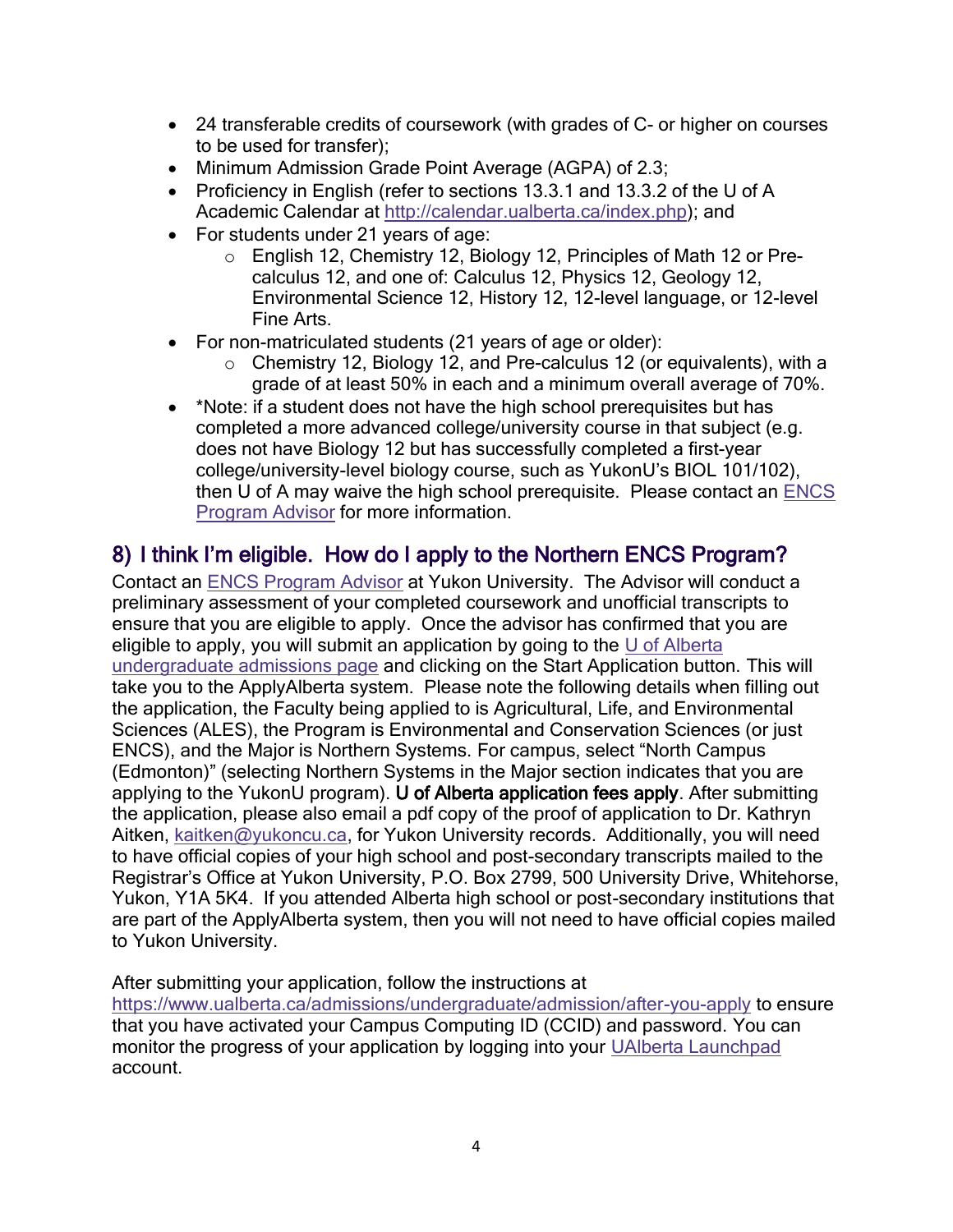Once you receive an offer of admission from University of Alberta, you will be required to pay a \$500 tuition deposit to indicate your intention to attend. The deadline to pay the deposit will be indicated in your [UAlberta Launchpad a](https://apply.ualberta.ca/portal/status)ccount. For more information on tuition deposits and how to accept your offer of admission, visit: [https://www.ualberta.ca/admissions/undergraduate/admission/after-you-apply/how-to](https://www.ualberta.ca/admissions/undergraduate/admission/after-you-apply/how-to-accept-your-offer)[accept-your-offer.](https://www.ualberta.ca/admissions/undergraduate/admission/after-you-apply/how-to-accept-your-offer) For further information, contact U of A Financial Services at [student.payment@ualberta.ca](mailto:student.payment@ualberta.ca) or call 780-492-2400. If you are an indigenous student who will be receiving third-party funding for your education costs (e.g. through your First Nation, etc.), you may qualify for a waiver of the tuition deposit. Contact [indigenous@ualberta.ca](mailto:indigenous@ualberta.ca) to find out more.

# <span id="page-4-0"></span>9) What is the deadline to apply?

The deadline for applications is:

- June 1 for September admission (extended from March 1)
- November 15 for January admission

### <span id="page-4-1"></span>10) I'm still in high school and want to apply to the Northern ENCS Program after graduation. Which courses should I take?

Please note that you will not apply directly to the Northern ENCS Program after high school graduation. Instead, you will apply to either the [Northern Science](http://www.yukonu.ca/nsci-encs) (ENCS [Stream\)](http://www.yukonu.ca/nsci-encs) or [Renewable Resources Management](http://www.yukonu.ca/rrmt) (RRMT) diploma programs at Yukon University, or to similar programs at another post-secondary institution, to complete courses for transfer as years one and two of your ENCS degree. Please see the Yukon University website for entrance requirements and application information for Northern Science (ENCS Stream) and RRMT [\(www.yukonu.ca/programs/\)](http://www.yukonu.ca/programs/). For the Northern Science (ENCS Stream) diploma, you must have at least two of: English 12, Precalculus 12, Biology 11, or Chemistry 11 (Chemistry 12 is strongly recommended).

### <span id="page-4-2"></span>11) I am a high school graduate but I did not complete the high school entrance requirements for University of Alberta. Can I still apply to the Northern ENCS Program?

Yes, it is possible. Yukon University offers high school equivalencies for English 12, Chemistry 12, Biology 12, and Math 12. Depending on your background and other coursework, you may be able to apply for admission to the Northern ENCS Program and complete the necessary equivalencies at Yukon University while also completing ENCS coursework. Talk to an [ENCS Program](#page-7-1) Advisor for more information.

### <span id="page-4-3"></span>12) I need some math, chemistry, or biology upgrading. Which courses do I need to take?

Equivalencies in high school math, chemistry, and biology are available through the School of Academic and Skill Development at Yukon University.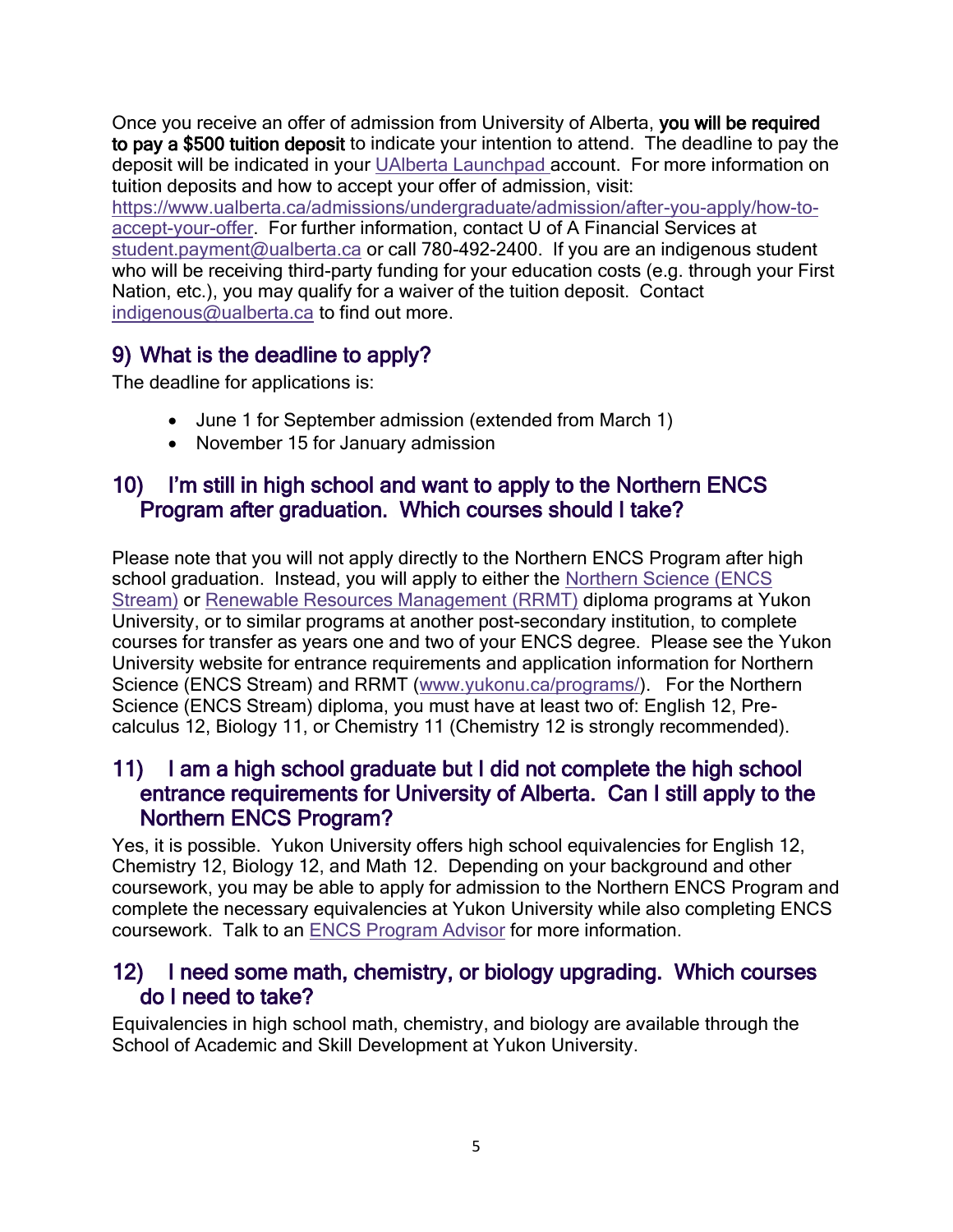The Yukon University equivalents for Chemistry 11 and Biology 11 are CHEM 050 and BIOL 050. The equivalents for Chemistry 12 and Biology 12 are CHEM 060 and BIOL 060.

YukonU equivalents for Math 11 and 12 are MATH 050 and MATH 060, respectively. Because U of Alberta and Yukon University require equivalents for Yukon's Pre-Calculus 12 (or previously Principles of Math 12), a student entering the Northern ENCS program with Math 11 and 12 may still be required to do some upgrading if they completed other high school math courses (e.g. Applications of Math, etc.). Contact an [ENCS Program Advisor](#page-7-1) to discuss whether you will need math upgrading.

Students who need math upgrading may be advised to write a math placement test to determine whether they need MATH 050 or 060. These tests are written through the Testing and Assessment Centre at Yukon University. Information on testing is available here: [https://www.yukonu.ca/student-life/learning-matters/testing-assessments,](https://www.yukonu.ca/student-life/learning-matters/testing-assessments) which includes review material and a link to the online test booking system. Students may be able to complete their placement test from off-campus. Contact the School of Academic and Skill Development at the link above for more information.

### <span id="page-5-0"></span>13) I live in a Yukon community outside of Whitehorse. Can I still complete the Northern ENCS Program?

Whenever possible, the Northern ENCS Program offers courses via Distance Learning (usually web conference) to Yukon University community campuses.

However, due to lab components in some courses and other logistic constraints, we cannot offer all courses in the program via Distance Learning. Therefore, while a student may be able to complete some of their ENCS coursework from their community, they should expect to spend at least some of their time in the program at the Ayamdigut campus in Whitehorse.

Students taking the Northern Science or Renewable Resources Management diploma programs in anticipation of transferring to the Northern ENCS Program, or students applying to the Northern ENCS Program with less than 60 transferable credits, should plan to complete most of their coursework in Whitehorse.

# <span id="page-5-1"></span>14) How much does the Northern ENCS Program cost?

After being accepted into the Northern ENCS Program at Yukon University and University of Alberta, students pay tuition only at University of Alberta but pay mandatory non-instructional fees at both institutions. The fees below are based on rates for Canadian citizens or permanent residents. For information on international student fees, visit [https://www.ualberta.ca/registrar/costs-tuition-fees/undergraduate-tuition/fall](https://www.ualberta.ca/registrar/costs-tuition-fees/undergraduate-tuition/fall-winter-tuition-for-international-students.html)[winter-tuition-for-international-students.html](https://www.ualberta.ca/registrar/costs-tuition-fees/undergraduate-tuition/fall-winter-tuition-for-international-students.html)

Sample fees assessments are below.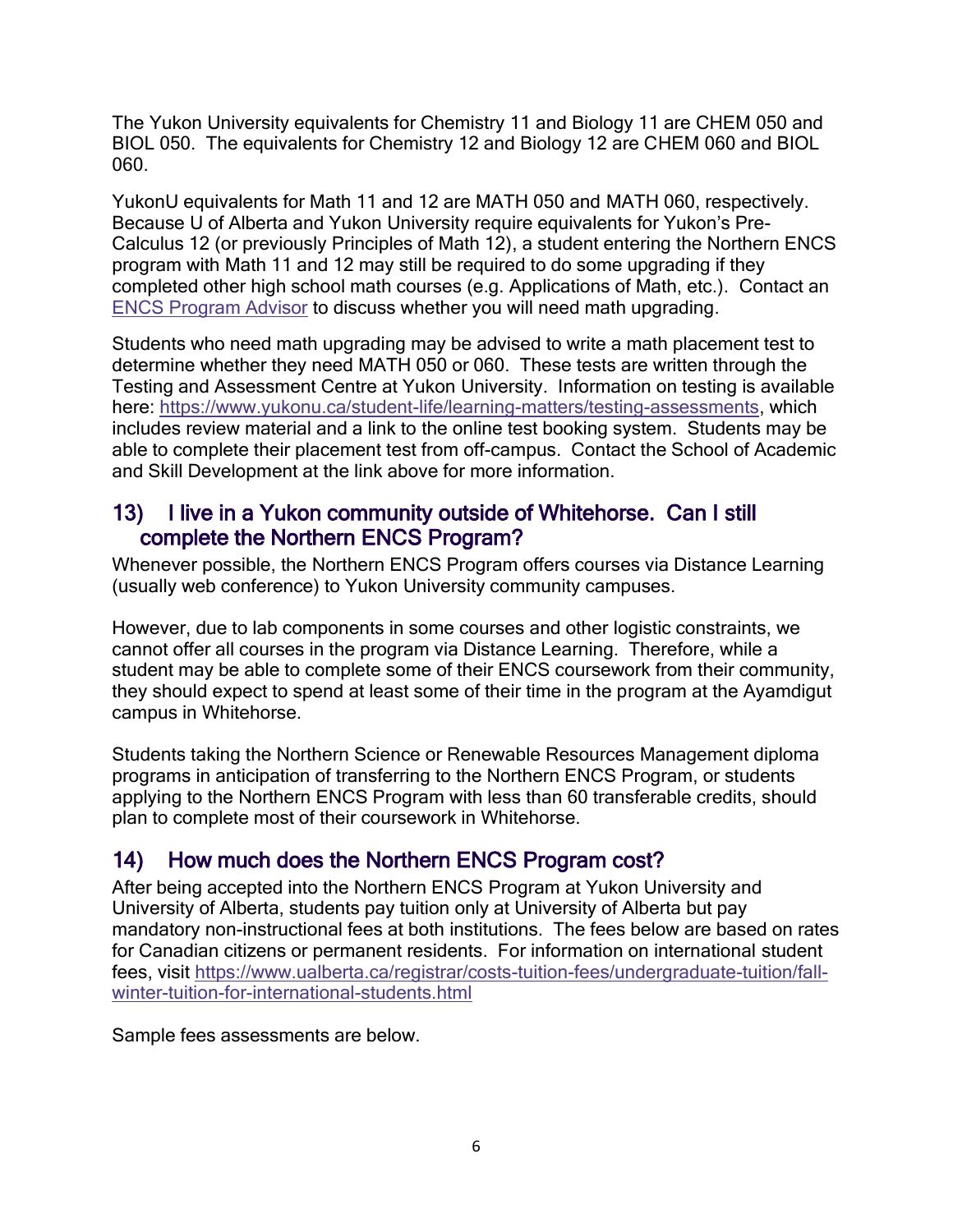Sample totals for tuition and fees, based on 2021-2022 U of A rates:

• For a student taking a full-time course load of five 3-credit courses, academic year per-term fees are:

| U of A fees                                                                 | Per-term cost |
|-----------------------------------------------------------------------------|---------------|
| U of A tuition                                                              | \$3045.60     |
| (\$609.12 per 3-credit course; tuition cost here is based on full load of 5 |               |
| courses per term)                                                           |               |
| Non-instructional fees (assessed at off-campus, full-time rate)             | \$317.86      |
| Students' Union Health & Dental Plan <sup>1</sup>                           | \$305.00      |
| <b>Yukon University fees</b>                                                |               |
| Student Union, Technology, and Activity fees                                | \$191.00      |
| Total:                                                                      | \$3859.46     |

<sup>1</sup> Students are automatically enrolled in the U of A student health and dental plan but may choose to opt out (see<https://www.studentcare.ca/> for more information).

• For a student taking a part-time course load of two 3-credit courses, academic year per-term fees are:

| U of A fees                                                            | Per term cost |
|------------------------------------------------------------------------|---------------|
| U of A tuition                                                         | \$1218.24     |
| (\$609.12 per 3-credit course; tuition cost here is based on load of 2 |               |
| courses per term)                                                      |               |
| Non-instructional fees (assessed at off-campus, part-time rate)        | \$248.90      |
| Students' Union Health & Dental Plan <sup>1</sup>                      | \$305.00      |
| <b>Yukon University fees</b>                                           |               |
| Student Union, Technology, and Activity fees                           | \$57.00       |
| Total:                                                                 | \$1829.14     |

<sup>1</sup> Students are automatically enrolled in the U of A student health and dental plan but may choose to opt out (see<https://www.studentcare.ca/> for more information).

Students registered in Yukon University Northern Science or Renewable Resources Management diploma programs in preparation for transfer to the ENCS Program pay tuition and non-instructional fees ONLY to Yukon University. For information on current Yukon University tuition rates, visit:<https://www.yukonu.ca/admissions/money-matters>

# <span id="page-6-0"></span>15) Are there services or supports available for Indigenous students?

Both Yukon University and University of Alberta have a variety of services for First Nations, Métis, and Inuit students. For more information on University of Alberta services, download the [Indigenous Student Handbook](https://www.ualberta.ca/admissions/undergraduate/resources/publications.html?) and visit [UAlberta First Peoples'](https://www.ualberta.ca/current-students/first-peoples-house/index.html)  [House.](https://www.ualberta.ca/current-students/first-peoples-house/index.html) For information on Yukon University services, visit: <https://www.yukonu.ca/student-life/health-wellness/first-nations-support-services>

# <span id="page-6-1"></span>16) Does Yukon University have student housing in Whitehorse?

Yes, Yukon University has campus housing with single and double-occupancy rooms, as well as housing for mature students (aged 25 and older), and for families. For more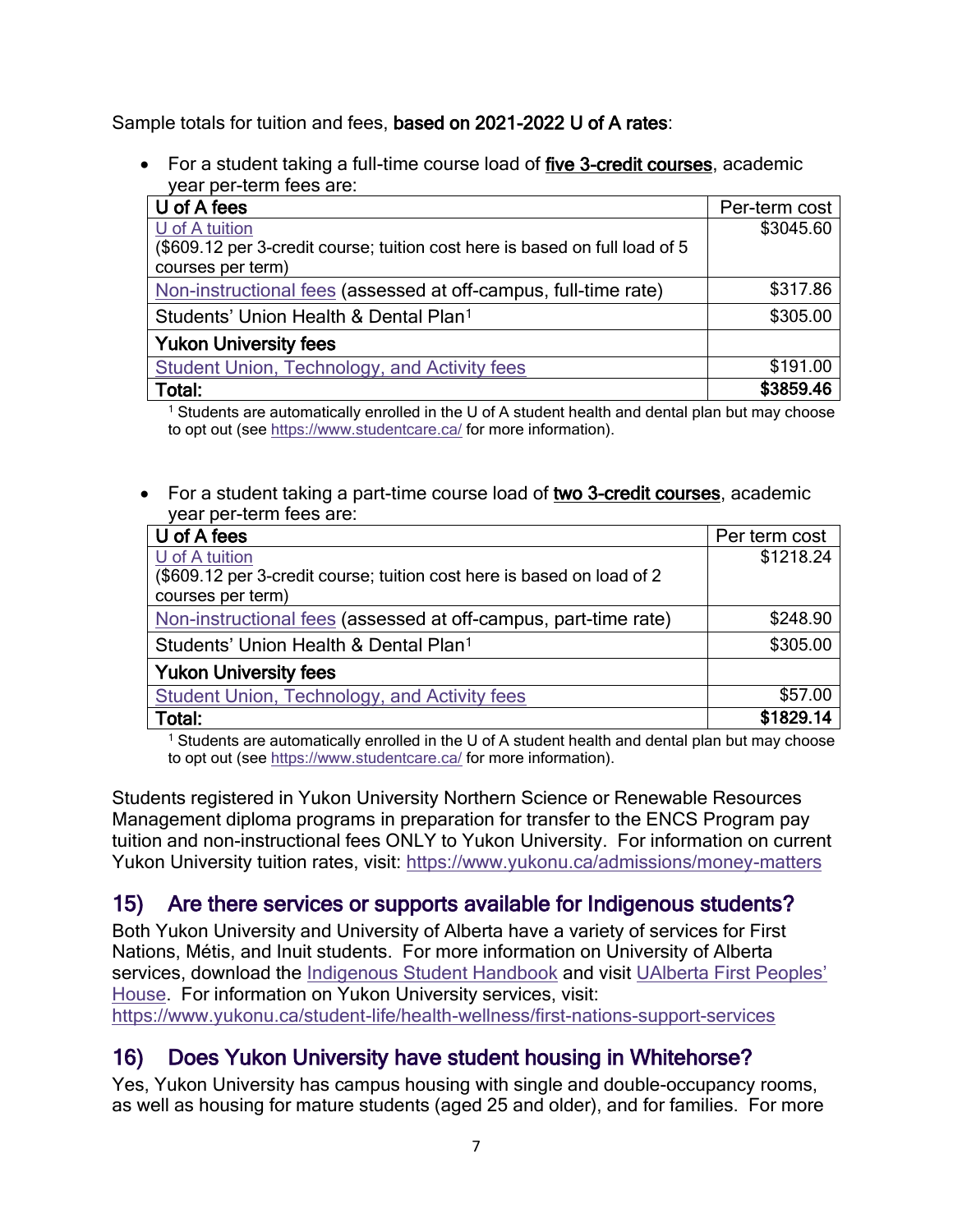information on student housing at Yukon University, visit [https://www.yukonu.ca/student](https://www.yukonu.ca/student-life/campus-housing)[life/campus-housing](https://www.yukonu.ca/student-life/campus-housing)

# <span id="page-7-0"></span>17) Is there any funding available to help me during my studies?

Students registered in the Northern ENCS Program at Yukon University and University of Alberta are eligible to apply for funding at either institution.

For information on funding available through U of A, visit [https://www.ualberta.ca/registrar/scholarships-awards-financial-support/index.html.](https://www.ualberta.ca/registrar/scholarships-awards-financial-support/index.html) Please note that some U of A awards have Alberta residency requirements.

For information on funding available through Yukon University, visit <https://www.yukonu.ca/admissions/money-matters> and go to the Financial Supports section.

The Yukon Government offers several Student Financial Assistance programs for Yukon residents. For more information, visit [http://www.education.gov.yk.ca/student](http://www.education.gov.yk.ca/student-funding.html)[funding.html](http://www.education.gov.yk.ca/student-funding.html) .

### <span id="page-7-1"></span>18) Who do I contact for more information on the Northern ENCS Program at Yukon University?

Email [ualberta@yukonu.ca,](mailto:ualberta@yukonu.ca) or contact the Northern ENCS Program Advisors directly:

Dr. Kathryn Aitken, Program Coordinator t. 867.668.8866, [kaitken@yukonu.ca](mailto:kaitken@yukonu.ca)

Dr. Fiona Schmiegelow, Director t. 867.668.8711, [fiona.schmiegelow@ualberta.ca](mailto:fiona.schmiegelow@ualberta.ca)